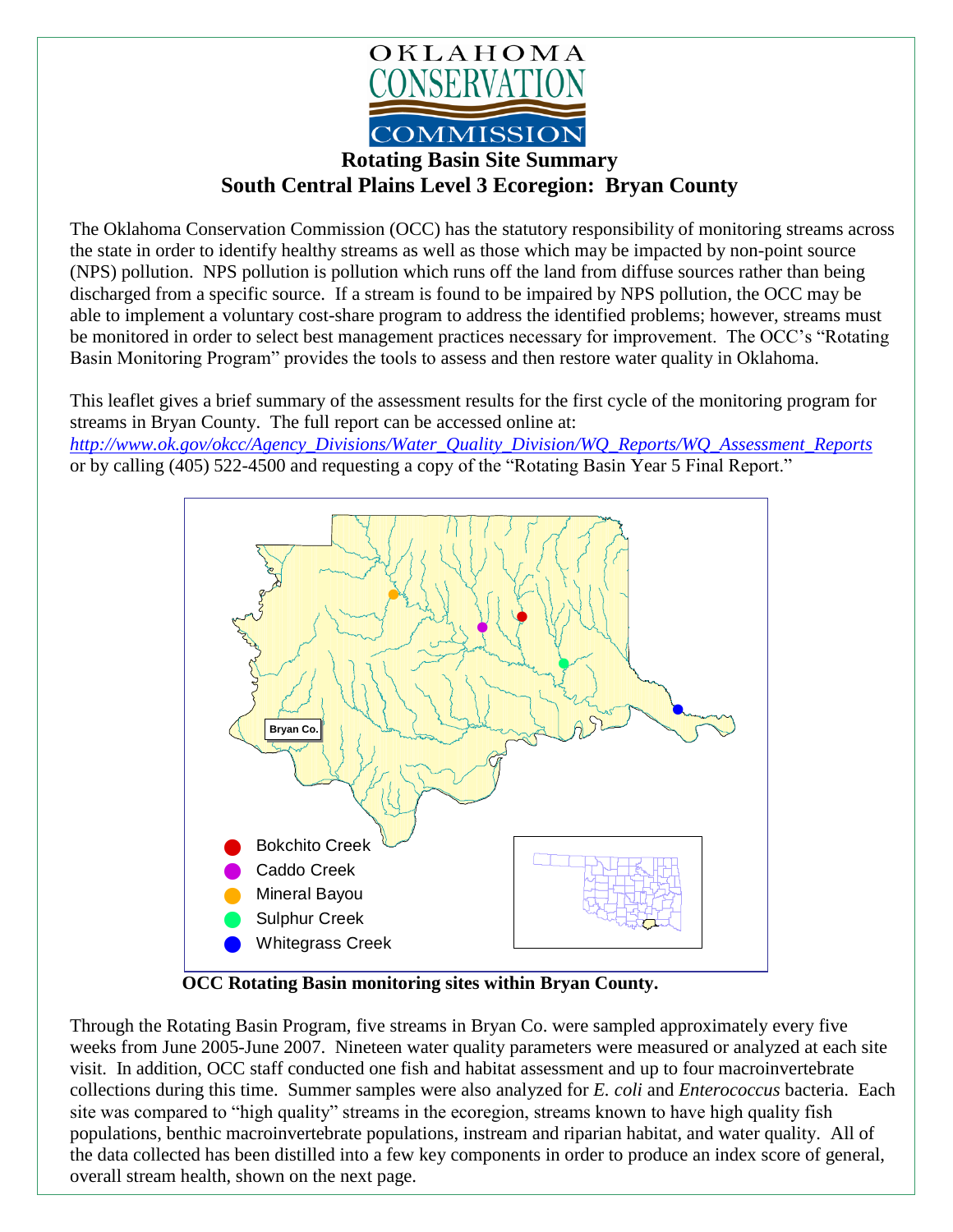**Summary of general stream health as determined by comparison to high quality streams in the South Central Plains ecoregion and by assessment using Oklahoma State Water Quality Standards†.**

|                                                       | <b>Good</b>                        |                                |                       | <b>Moderate</b>                   |                                |
|-------------------------------------------------------|------------------------------------|--------------------------------|-----------------------|-----------------------------------|--------------------------------|
| moderate<br>good<br>poor                              | <b>Bokchito</b><br><b>Creek</b>    | <b>Mineral</b><br><b>Bayou</b> | Caddo<br><b>Creek</b> | <b>Whitegrass</b><br><b>Creek</b> | <b>Sulphur</b><br><b>Creek</b> |
| <b>Overall Stream Health</b>                          | 53                                 | 53                             | 44                    | 37                                | 32                             |
| Phosphorus                                            | 5                                  | 5                              | 5                     | 5                                 | 5                              |
| Nitrogen                                              | 5                                  | 5                              | 5                     | 5                                 | 5                              |
| Ammonia                                               | 5                                  | 5                              | 5                     | 5                                 | 5                              |
| Dissolved Oxygen                                      | 5                                  | 5                              | $1*$                  | $1*$                              | $1*$                           |
| pH                                                    | 5                                  | 5                              | 5                     | 5                                 | $5\overline{)}$                |
| Turbidity                                             | 5                                  | 5                              | 5                     | $-5$                              | $-5$                           |
| Salts (chloride, sulfate, TDS)                        | 5                                  | 5                              | 5                     | 5                                 | 5                              |
| Fish                                                  | 5                                  | 5                              | 5                     | 5                                 | 5                              |
| Macroinvertebrates                                    | 5                                  | 5                              | <b>NI</b>             | 5                                 | NI                             |
| Instream/Riparian Habitat                             | $\overline{5}$                     | 5                              | 5                     | $\overline{3}$                    | 3                              |
| Bacteria                                              | 3                                  | 3                              | 3                     | 3                                 | 3                              |
|                                                       | Scale of 1-5 with 5 being the best |                                |                       |                                   |                                |
| KEY:<br>1=significantly worse than high quality sites |                                    |                                |                       |                                   |                                |
| 3=not as good as high quality sites but not impaired  |                                    |                                |                       |                                   |                                |
| 5=equal to or better than high quality sites          |                                    |                                |                       |                                   |                                |
| NI=no information                                     |                                    |                                |                       |                                   |                                |
| -5=impaired by state standards                        |                                    |                                |                       |                                   |                                |

**Bokchito Creek (OK410600-01-0090G):** This stream is not impaired and is comparable to high quality streams in the ecoregion with the exception of slightly elevated bacteria levels.

**Mineral Bayou Creek (OK410600-01-0300G):** This stream is not impaired. All values were good except bacteria levels, which were only slightly elevated.

**Caddo Creek (OK410600-01-0140G):** This stream is not impaired. All values were comparable to high quality sites except bacteria. There were no macroinvertabrate collections on this stream due to lack of flow conditions during the collection period.

Whitegrass Creek (OK410400-01-0210G): This stream is on the state's 303(d) list<sup>†</sup> as impaired for turbidity. All other values were comparable to high quality streams except for instream habitat, which was slightly poorer in quality and slightly elevated bacteria levels.

**Sulphur Creek (OK410600-01-0030G):** This stream is on the state's 303(d) list<sup>†</sup> as impaired for turbidity. There were no macroinvertabrate collections for this stream due to lack of flow. The instream habitat was not as good as the high quality sites and the bacteria levels were slightly elevated. All other values were good.

*† The use of Oklahoma Water Quality Standards to assess streams and the 2008 results are described in the DEQ's 2008 Integrated Report, accessible online at http://www.deq.state.ok.us/wqdnew/305b\_303d/2008\_integrated\_report\_entire\_document.pdf*

*\* This site may be listed as impaired by state standards, but ongoing research indicates that low dissolved oxygen levels occur naturally in this part of the state*